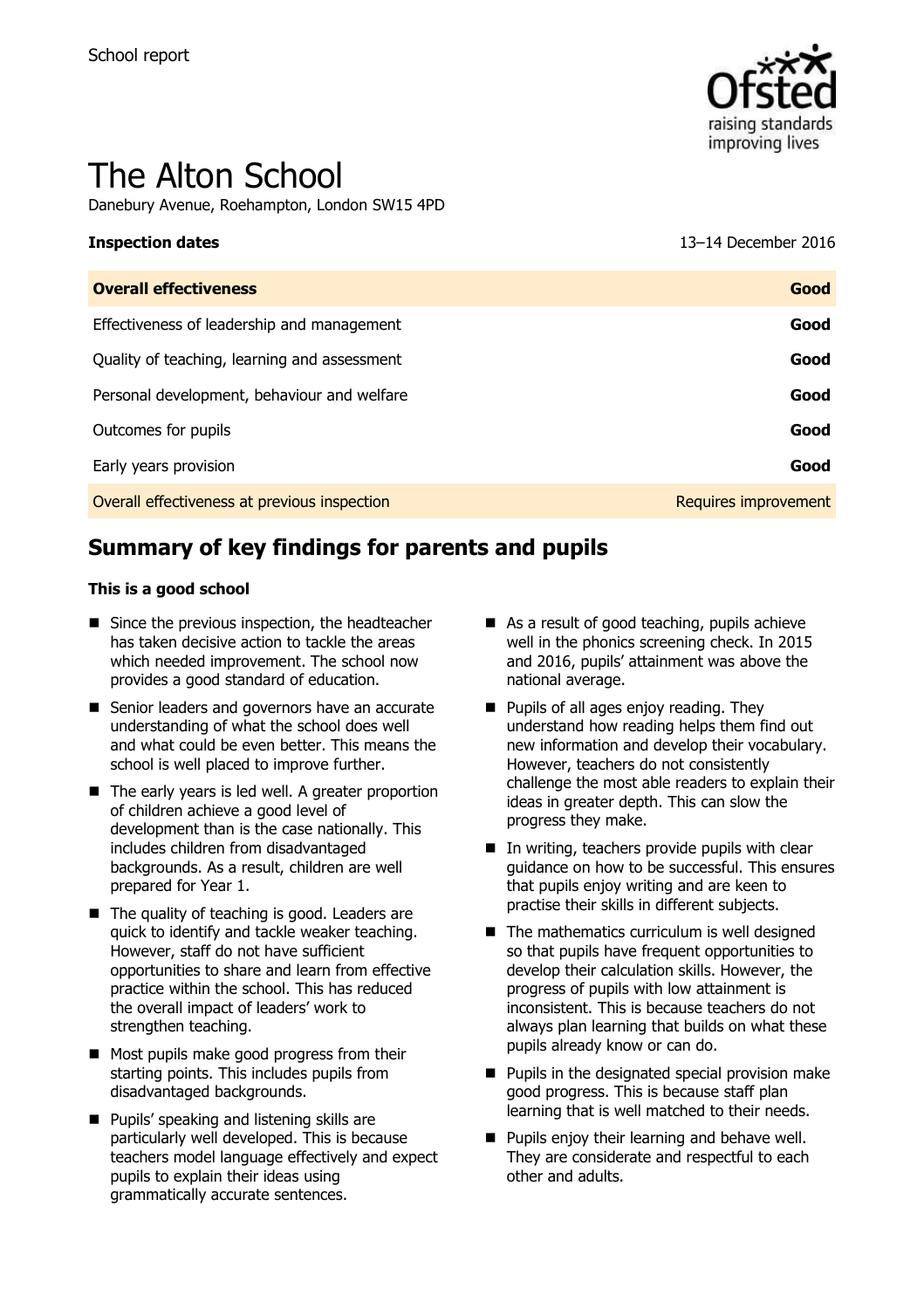

# **Full report**

### **What does the school need to do to improve further?**

- Strengthen the quality of teaching, learning and assessment by ensuring that:
	- staff have more opportunities to share and learn from effective practice within the school
	- teachers develop their planning in mathematics to adapt the learning so that it fully meets the needs of pupils with low attainment
	- in reading, teachers have consistently high expectations of the most able pupils so that a greater proportion achieve the high standard by the end of key stage 2.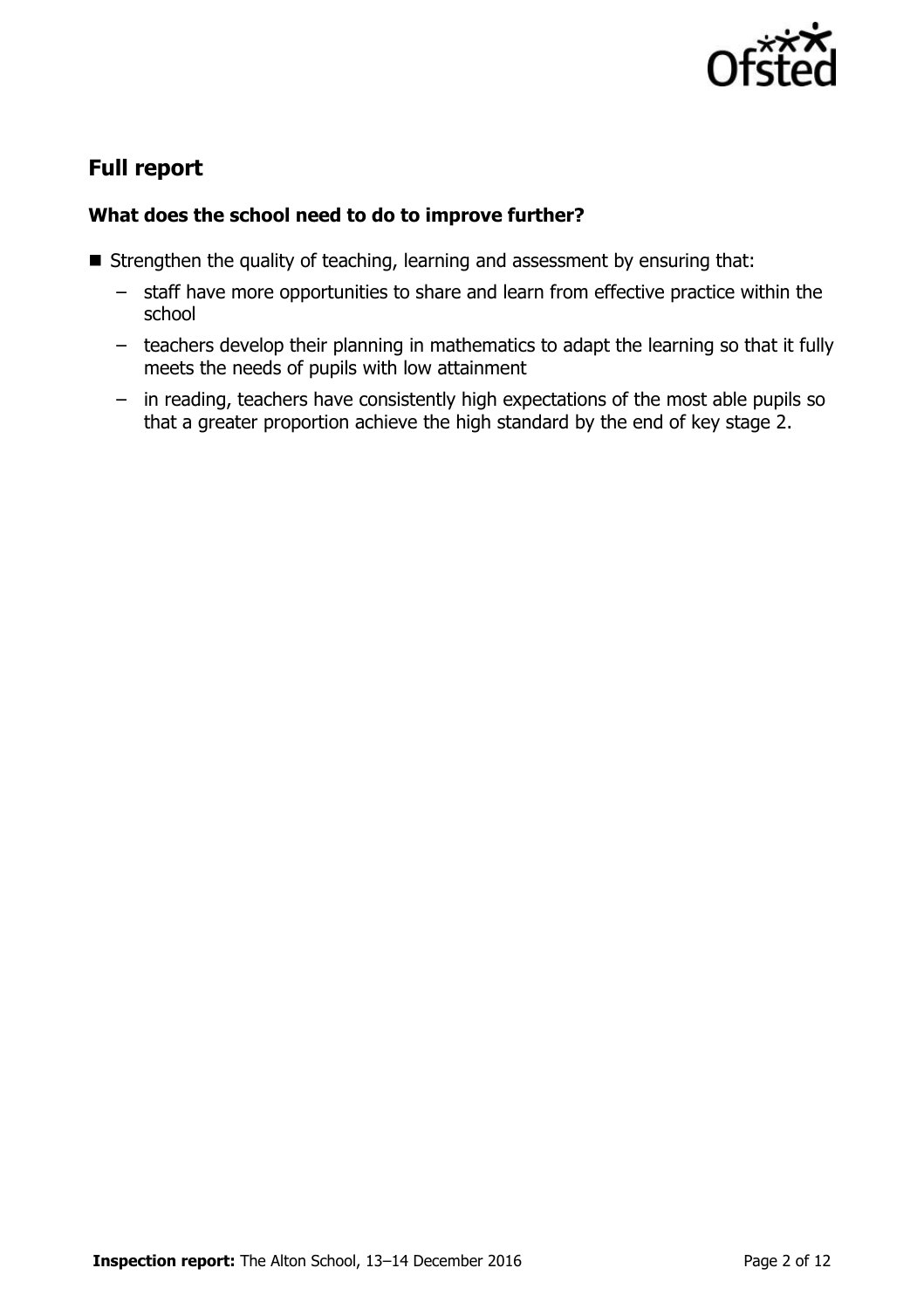

# **Inspection judgements**

#### **Effectiveness of leadership and management Good**

- Since the previous inspection, the headteacher has worked with determination to improve all aspects of the school. Despite many staff changes, she has remained focused on improving the quality of education the school provides.
- Governors appointed several leaders at the start of the school year. The headteacher has ensured that these leaders share her high expectations and are clear about their roles. Consequently, leaders work together effectively to improve the quality of teaching and raise aspirations for pupils' achievement. Their capacity to secure further improvement is strong.
- Senior leaders have taken effective action to ensure that, over time, the quality of teaching is good. They have introduced more rigorous systems to monitor how well pupils learn in lessons. Middle leaders, including those that have been appointed recently, play an active role in this monitoring. Examples of this include regular visits to classrooms and frequent scrutiny of pupils' books. As a result, leaders at all levels are quick to identify and tackle aspects of teaching that need improvement.
- Leaders provide staff with regular training and guidance to ensure that pupils learn well and make good progress. Staff appreciate how this support has helped them improve their practice. However, leaders agree that they have provided insufficient opportunities for staff to share and learn from effective practice within the school. This has reduced the impact of leaders' work to strengthen the quality of teaching.
- Since the previous inspection, senior leaders have introduced new procedures for checking how well pupils achieve in reading, writing and mathematics. Leaders meet teachers regularly to set and review aspirational targets for pupils' achievement. As a result, leaders and staff are quick to put in place additional support for pupils who are not on track to achieve their targets. This means pupils are making more rapid progress than they have done in the past.
- The leader for inclusion is passionate about making sure that pupils who have special educational needs and/or disabilities develop positive attitudes to their learning and achieve well. This includes pupils who access the school's designated resource provision. High-quality teaching and well-targeted additional support have ensured that these pupils enjoy school and make progress that is in line with their peers.
- Leaders make effective use of the school's pupil premium funding. Pupils benefit from personalised support to help them achieve their targets. Examples of this include smallgroup teaching sessions and additional support in class from experienced teachers. As a result, the majority of disadvantaged pupils achieve as well as their peers nationally.
- Pupils' spiritual, moral, social and cultural development is a strength of the school. The values of respect and tolerance are actively promoted throughout the curriculum. Consequently, pupils have a clear sense of their individual rights and responsibilities but are also sensitive to the views of others. As one pupil told inspectors: 'You need to respect others, even if you don't think the same way as them.'
- The primary sport premium funding is spent effectively. Pupils take part in a wide range of activities, including swimming, dance and gymnastics. High-quality physical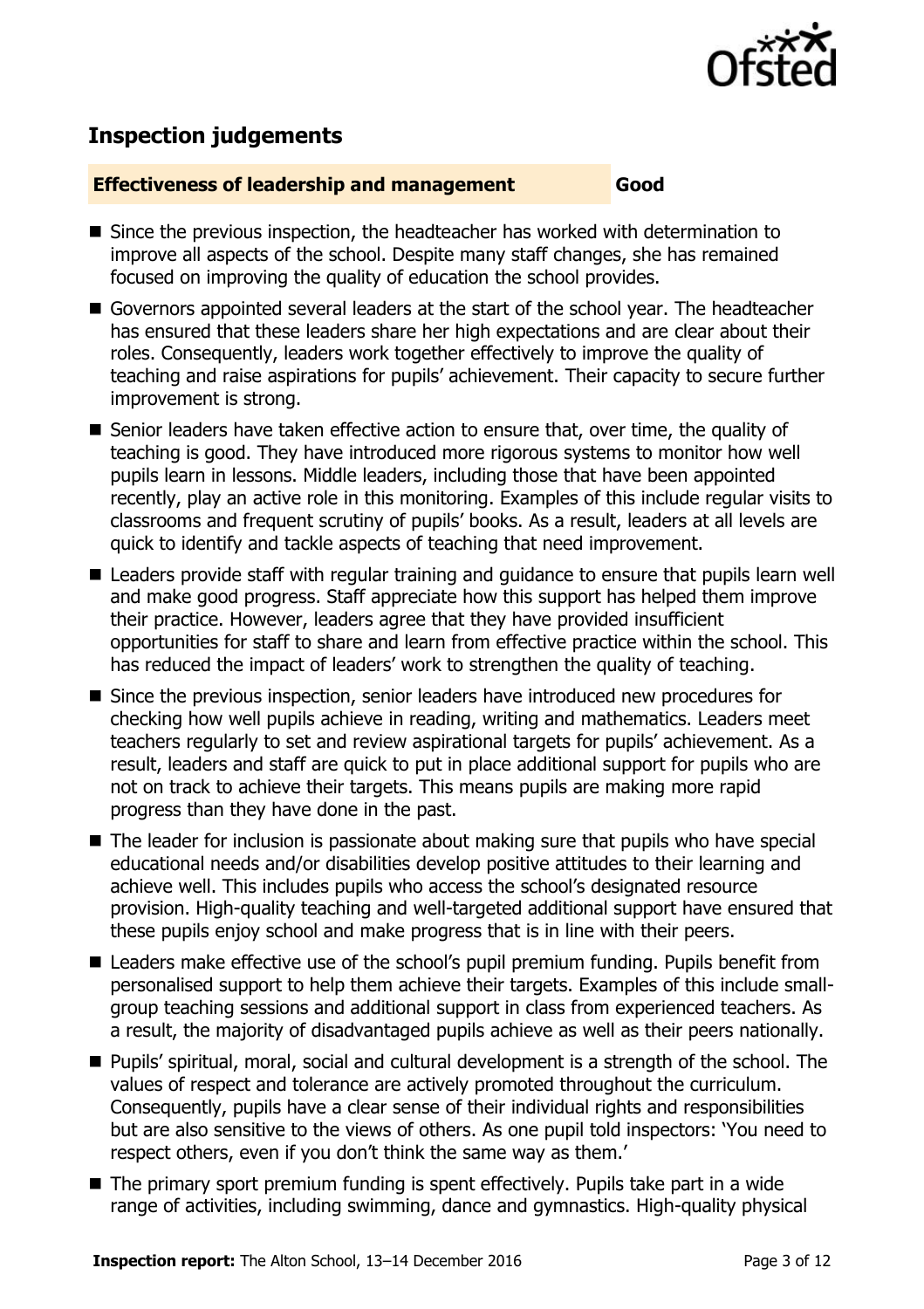

education teaching has enabled pupils to develop positive attitudes towards sport. They understand how taking part in physical activity contributes to a healthy lifestyle.

■ Parents are supportive of the school's work to ensure their child enjoys school and learns well. However, a few parents expressed concerns that they do not always feel well informed about their child's education. Leaders recognise this and have put in place improvements.

#### **Governance of the school**

- Governors know the school well and share the high expectations of the headteacher. They are committed to improving the school further.
- Since the previous inspection, governors have taken clear action to strengthen the impact of their work. This includes organising an external review of the effectiveness of governance. As a result, governors have the skills and information they need to hold senior leaders to account more robustly. This has made a significant contribution to ensuring that the quality of education at the school is now good.
- Since the previous inspection, the local authority has held termly meetings with the school. This has supported leaders and governors in identifying appropriate priorities for improvement and measuring the impact of their actions.

#### **Safeguarding**

- The arrangements for safeguarding are effective.
- Leaders have ensured that procedures to promote pupils' safety and well-being are robust. Staff are fully aware of their roles and responsibilities related to keeping pupils safe. They have an in-depth understanding of the different factors that represent a risk to pupils' welfare. This includes pupils who may be vulnerable to female genital mutilation or from abuse that occurs online. Consequently, staff are vigilant and report concerns immediately.
- The designated safeguarding leads have a thorough knowledge of individual pupils. They work effectively with external agencies to ensure that vulnerable pupils receive appropriate support or protection. Where necessary, leaders are willing to challenge decisions made by other agencies so that pupils and families receive the right level of help and guidance.

#### **Quality of teaching, learning and assessment Good**

- The quality of teaching over time has improved considerably and is now good.
- Teachers organise the classroom to support pupils' learning. Examples of this include pupils using dictionaries to find out the meaning of unfamiliar words or using classroom displays to help them improve their work.
- The school's 'Excellent Learners' approach is helping pupils understand and develop the skills they need to achieve well. This was seen to good effect in a Year 2 mathematics lesson. Pupils were able to explain how discussing and sharing ideas with their partner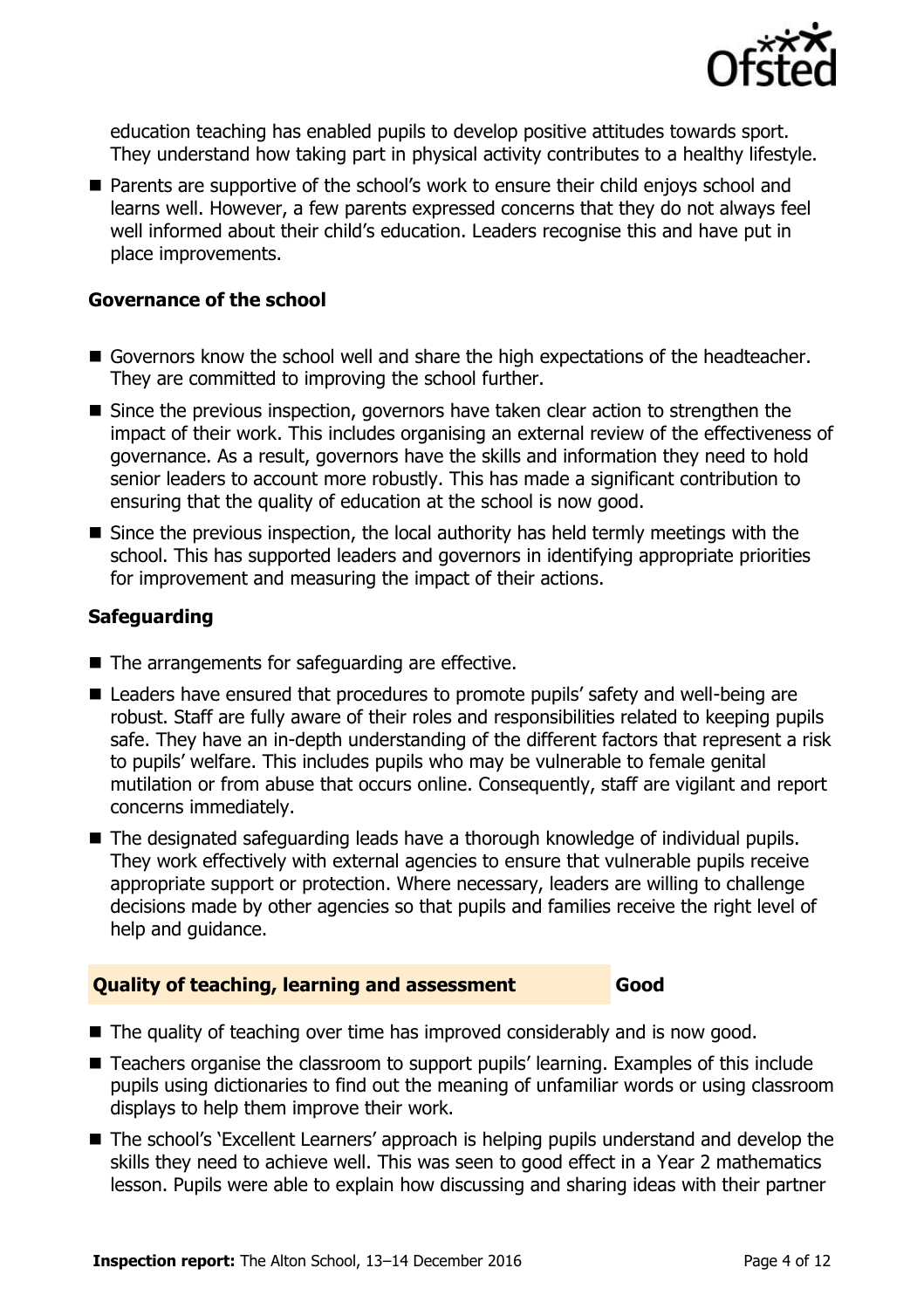

had helped them find the correct answer to a calculation.

- **Pupils' communication skills are well developed. They are confident sharing their ideas** with each other and adults. This is because teachers model language precisely and expect pupils to speak in grammatically accurate sentences using subject specific terms.
- The teaching of mathematics is effective because pupils have regular opportunities to practise basic calculation skills and use these to reason mathematically. However, teachers do not consistently adapt the learning so that it is at the right level for pupils with low attainment. Teachers sometimes move these pupils on to new activities without completely clarifying misconceptions or correcting mistakes. As a result, these pupils do not always develop a secure understanding of some basic mathematical concepts.
- In writing, teachers provide pupils with clear, precise quidance on how to be successful. This includes helping pupils use their grammar skills to improve and edit their work. Teachers also plan exciting opportunities for pupils to apply their writing skills in different subjects, including science and history. Consequently, pupils approach their writing with confidence and produce work that is of high quality. A particularly effective example of this was seen in Year 6, where pupils used their scientific knowledge of blood cells to write lively and engaging diary extracts.
- Leaders have implemented a new approach to the teaching of reading across the school. Pupils are now reading more demanding texts to widen their vocabulary, particularly in key stage 2. Teachers also plan frequent opportunities for pupils to summarise and draw conclusions from what they have read. Although in its early stages, this approach is already speeding up the rates of progress made by pupils with low and middle attainment. However, school information shows that the most able pupils have yet to benefit clearly from this approach. This is because teachers do not consistently expect these pupils to provide sufficiently detailed answers even though they are capable of doing so. Leaders are aware of this and are providing teachers with effective guidance to ensure that the teaching of reading consistently challenges all ability groups.

#### **Personal development, behaviour and welfare Good**

### **Personal development and welfare**

- The school's work to promote pupils' personal development and welfare is good.
- **Pupils feel well cared for and safe in school. They told inspectors that staff listen to** their concerns and do their best to help them if they have a problem. Parents also told inspectors that they were happy with the school's work to promote pupils' safety and well-being.
- **Pupils know how to stay safe in a range of situations such as crossing the road. They** are aware of different strategies they can employ to help them use the internet sensibly and safely.
- **Pupils have a good awareness of the different types of bullying, including incidents that** occur online. Pupils told inspectors that bullying in the school is rare and unacceptable.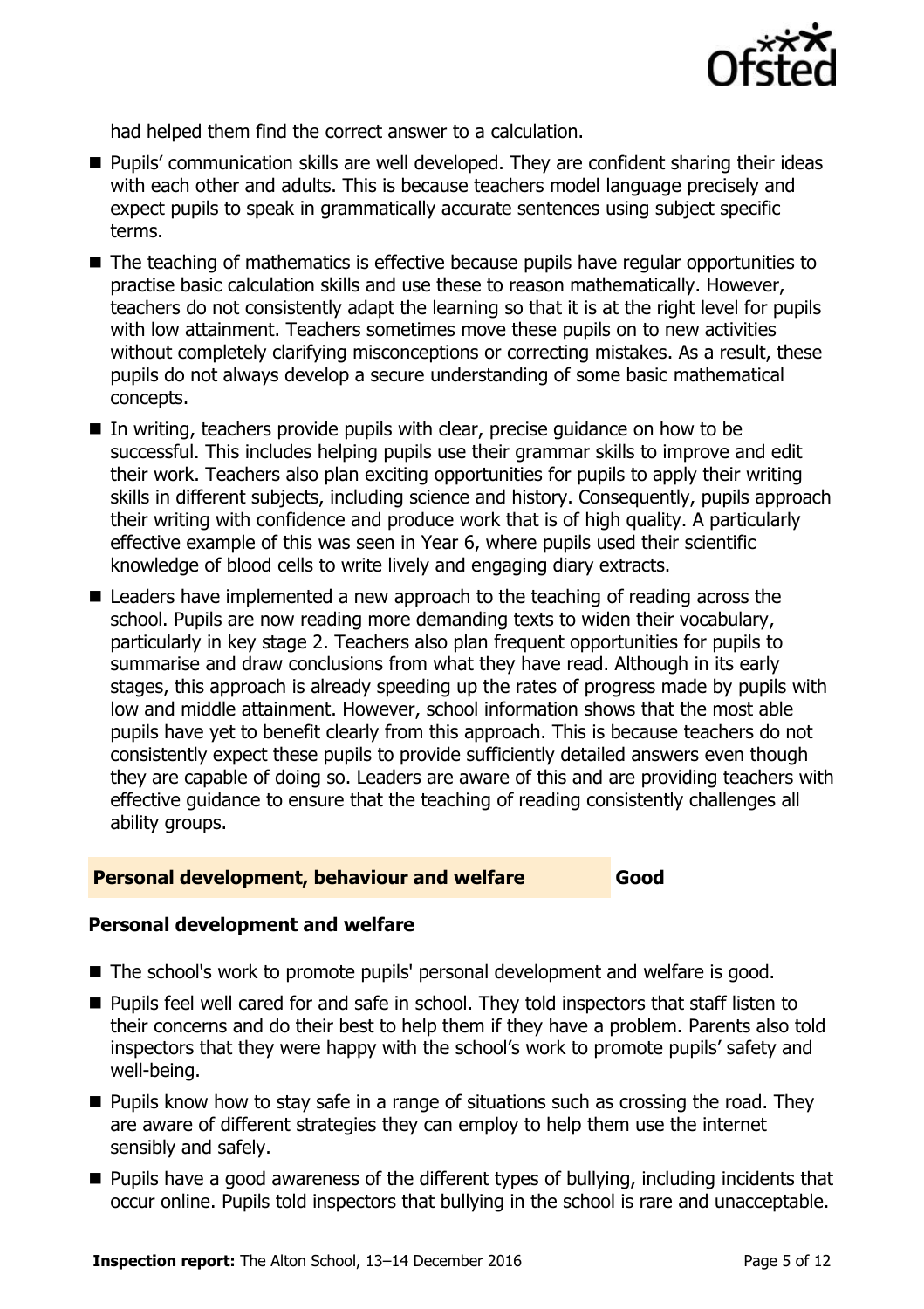

As one pupil put it, 'We do not allow bullies in this school'.

In lessons, pupils cooperate well together and support each other with their learning. During lesson observations, inspectors observed numerous examples of pupils praising and encouraging their peers.

### **Behaviour**

- $\blacksquare$  The behaviour of pupils is good.
- **Pupils are keen to learn and do their best in lessons. They listen well and respond** quickly to instructions. However, when the learning is not precisely matched to the needs of all ability groups in the class, some pupils can lose interest in their learning. Nevertheless, overall, time in lessons is used productively. As one pupil told inspectors: 'If someone is silly, the teachers always sort it out so we still learn lots.'
- **Pupils behave sensibly and considerately around the school. They report that incidents** of poor behaviour are rare and dealt with quickly by staff. Parents are also pleased with the school's work to promote consistently high standards of behaviour.
- At playtimes, pupils take part in a variety of structured activities, including football, hockey and skipping. Adults model these activities effectively. This helps pupils develop the social skills they need to play together well. Pupils are rightly proud of their behaviour at playtimes. One pupil told inspectors: 'It's nice to be out here because we all take turns and look after each other.'
- The attendance of all groups of pupils is broadly in line with the national average. A small number of pupils do not attend school regularly enough. Where this is the case, leaders have built strong partnerships with families and external agencies. Consequently, the attendance of these pupils is improving rapidly.

#### **Outcomes for pupils Good**

- **Pupils'** achievement has improved considerably since the previous inspection.
- The school's current assessment information shows that pupils across all year groups are making good progress from their starting points. This matches the work inspectors saw in pupils' books. However, not all ability groups make consistently good progress over time. This is the case for the most able pupils in reading and for those with low attainment in mathematics. Leaders are well aware of these differences and are taking clear action to address this.
- In key stage 2, pupils from all groups read fluently and confidently. They are proud of their reading skills and understand how reading regularly helps them learn well. One pupil told inspectors: 'I like reading because it helps me learn new words and find out things I didn't know.' This comment was typical of pupils' positive attitudes to reading.
- Disadvantaged pupils from all ability groups receive well-focused additional support in reading, writing and mathematics. Examples of this include personalised tuition and small-group teaching. Consequently, the progress of disadvantaged pupils is at least in line with others, both in the school and nationally.
- $\blacksquare$  In the early years and key stage 1, effective phonics teaching has ensured pupils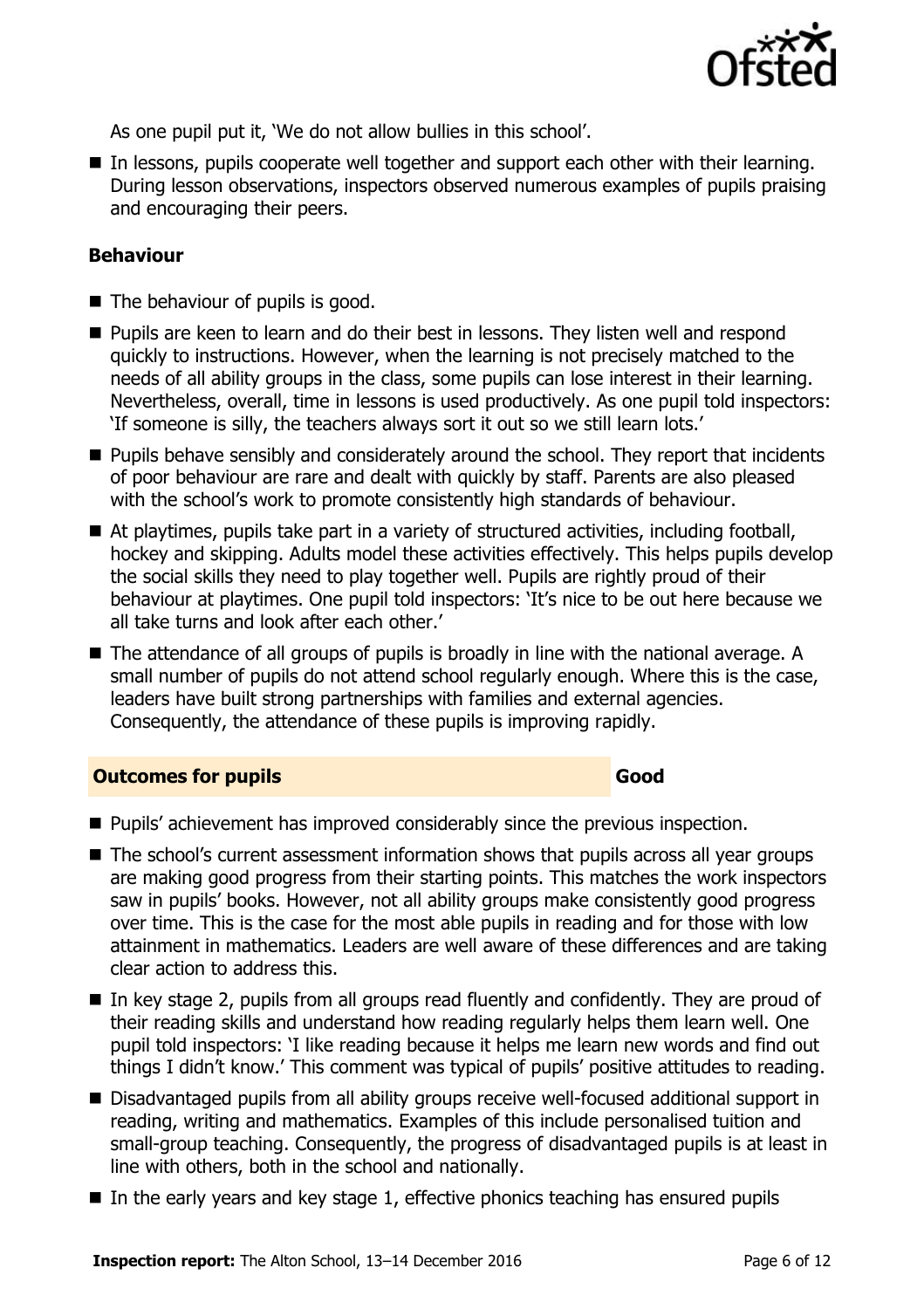

develop the skills they need to read and write well. Pupils enjoy reading because they are confident using their phonics skills to read unfamiliar words. As a result, the proportion of pupils who achieve the required standard in the phonics screening check has risen rapidly over the last three years. In 2015 and in 2016, pupils' attainment was significantly above the national average. Pupils from disadvantaged backgrounds do better than other pupils nationally.

- Pupils' achievement at the end of key stage 1 has improved considerably. In 2016, the proportion of pupils who achieved the standard expected for their age was higher than the national average in reading, writing and mathematics. This represents good progress from pupils' starting points.
- In 2016, the Year 6 cohort made good progress in writing and mathematics. Disadvantaged pupils did as well as other pupils nationally. Consequently, pupils' attainment in the national assessments was broadly in line with the national averages for these subjects.
- $\blacksquare$  In the 2016 reading test, the attainment of Year 6 pupils was below the national average. Fewer pupils achieved the high standard than was the case nationally. This is because their progress over time was variable. Leaders were disappointed with these outcomes and have responded quickly to strengthen the way reading is taught in key stage 2. Although these changes are starting to have an impact, leaders recognise the most able pupils need further challenge to ensure they achieve the standard of which they are capable.

#### **Early years provision Good Good**

- High-quality teaching has ensured that children in the early years achieve well. By the time they leave Reception, the proportion of children who achieve a good level of development is above the national average. This means they are well prepared for their learning in Year 1.
- Disadvantaged children do significantly better than other children nationally. For the last three years, the proportion of disadvantaged children who achieved a good level of development was above the national average. In 2016, all children from disadvantaged backgrounds achieved a good level of development.
- Leaders have implemented accurate systems to assess children's knowledge and understanding when they start school. Consequently, staff are clear about children's next steps and plan well-targeted learning that meets their needs and interests.
- Staff are skilled in supporting children to develop their communication and language skills. For example, children in the Nursery class listened carefully to a story about sharks. They were keen to join in with the story through actions and repeating important phrases. Adults checked that children understood all the vocabulary and challenged them to talk about the story in simple, accurate sentences.
- Adults provide children with clear models and explanations to help them develop and explore their ideas. An example of this was seen in a mathematics lesson where children were learning to recognise different shapes. The adult leading the activity modelled how to identify shapes using the terms 'vertices', 'sides' and 'faces'. Children were then able to use these terms accurately to describe different shapes they saw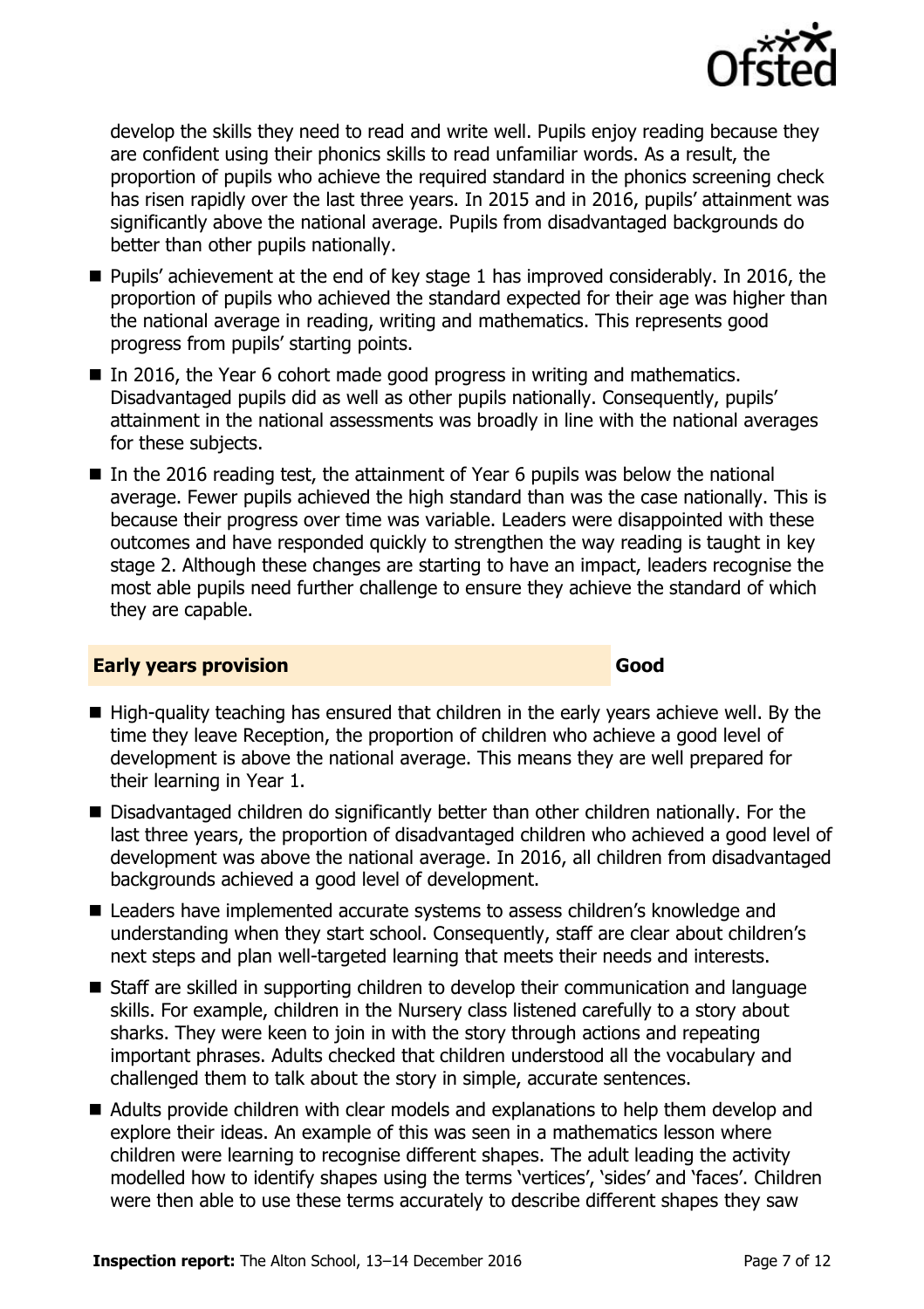

around them.

- Children's behaviour in the early years is good. This is because adults have created a warm and secure learning environment where children understand what is expected of them. Children feel well cared for by adults and this gives them the confidence to try out new activities.
- Leaders have made the safety and well-being of children a priority. All statutory welfare and safeguarding requirements are met.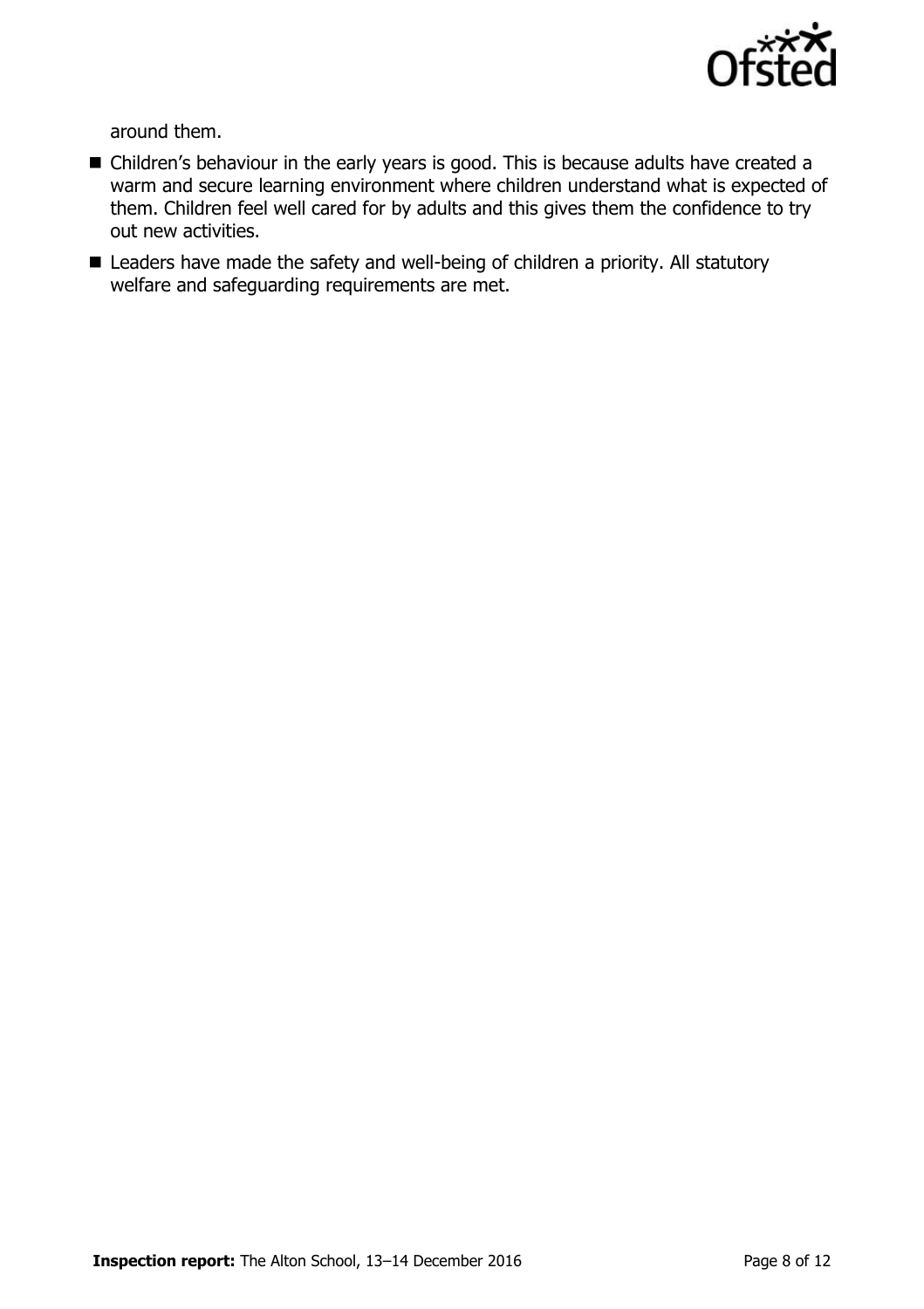

# **School details**

| Unique reference number | 101033     |
|-------------------------|------------|
| Local authority         | Wandsworth |
| Inspection number       | 10019657   |

This inspection of the school was carried out under section 5 of the Education Act 2005.

| Type of school                      | Primary                          |
|-------------------------------------|----------------------------------|
| School category                     | Maintained                       |
| Age range of pupils                 | 3 to 11                          |
| Gender of pupils                    | Mixed                            |
| Number of pupils on the school roll | 217                              |
| Appropriate authority               | The governing body               |
| Chair                               | Liz Stoyel                       |
| <b>Headteacher</b>                  | <b>Ruth Hudson</b>               |
| Telephone number                    | 020 8876 8482                    |
| Website                             | www.thealtonprimaryschool.co.uk/ |
| <b>Email address</b>                | admin@thealton.wandsworth.sch.uk |
| Date of previous inspection         | 27-28 November 2014              |

#### **Information about this school**

- The Alton School is an average-sized primary school.
- The school meets requirements on the publication of specified information on its website.
- The school runs a breakfast club.
- The school provides a designated special provision for pupils diagnosed with moderate learning difficulties.
- The proportion of pupils who have special educational needs and/or disabilities is much higher than the national average.
- The proportion of pupils from disadvantaged backgrounds is significantly above the national average.
- The proportion of pupils who leave and join the school over the course of an academic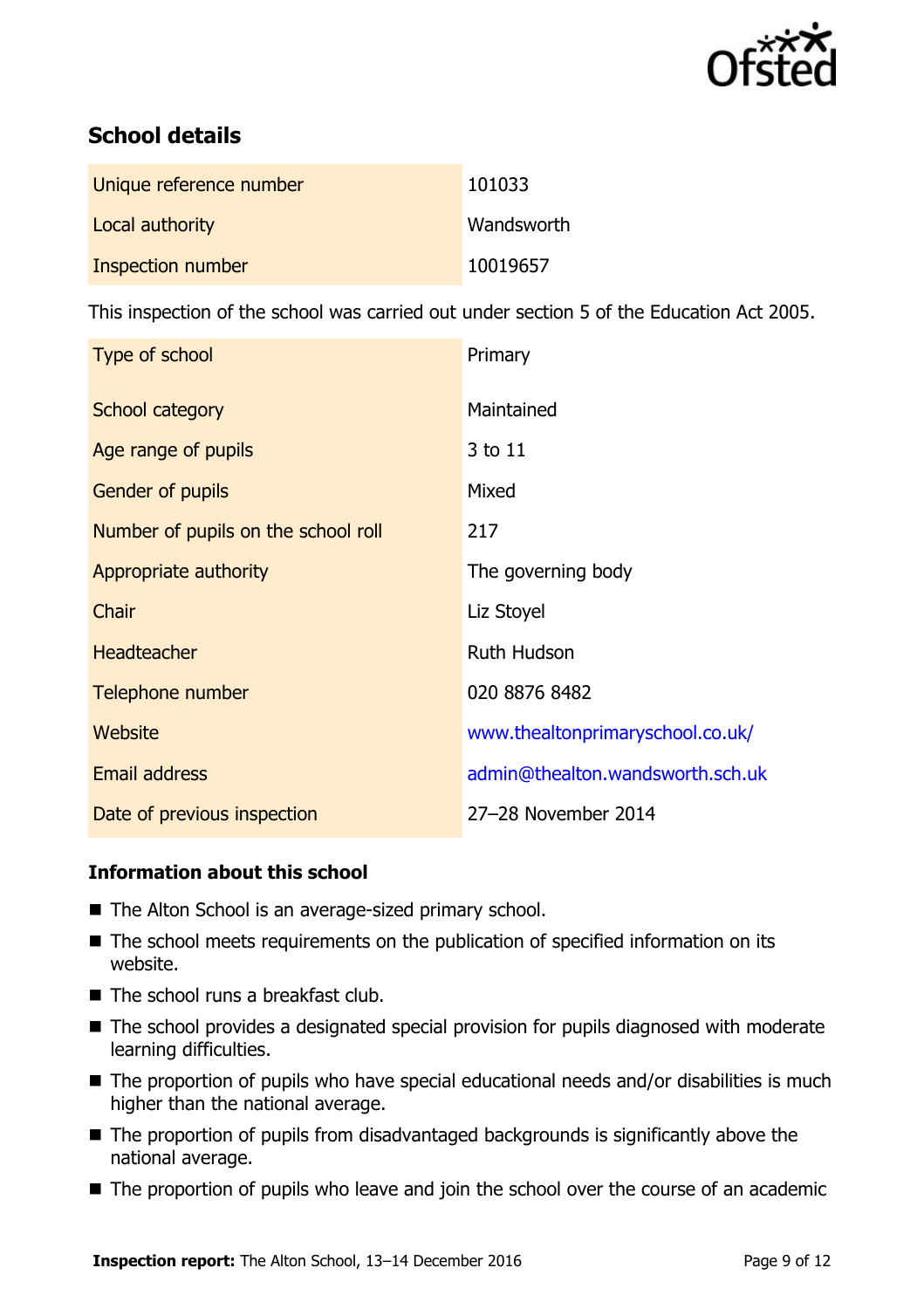

year is higher than the national average.

- The proportion of pupils from minority ethnic backgrounds is high.
- The school meets the government's floor standards, which are the minimum expectations for pupils' attainment and progress by the end of key stage 2.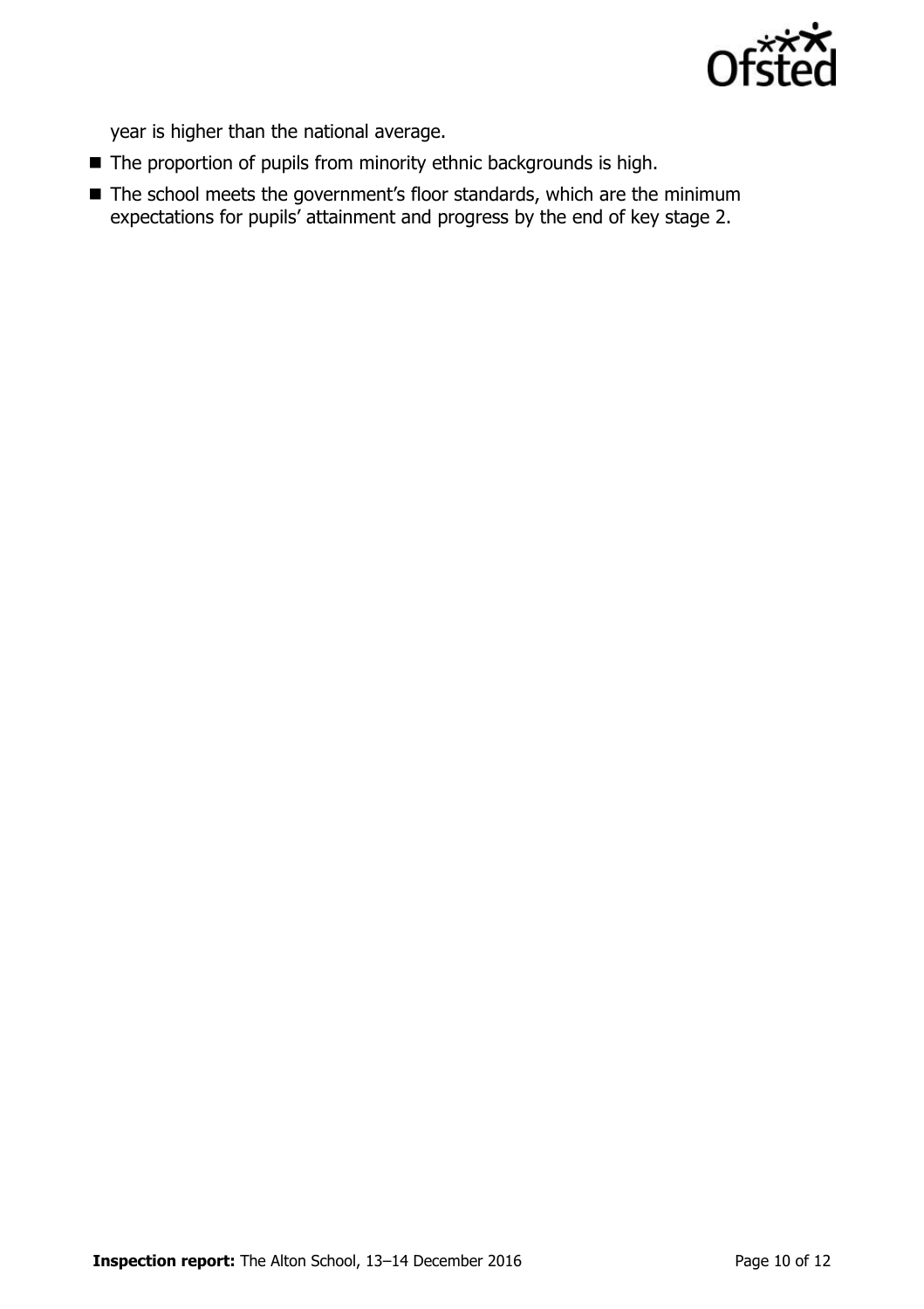

# **Information about this inspection**

- Inspectors observed lessons across the school. A range of subjects was observed, including English, mathematics, art, physical education and geography. The majority of observations were carried out jointly with senior leaders.
- Inspectors listened to pupils read and spoke to them about their attitudes to reading.
- A range of documentation related to the safety and welfare of pupils was scrutinised during the inspection. This included the school's single central record of preemployment checks, procedures to support the most vulnerable pupils in the school and records of behaviour and attendance.
- The school's current plans for improvement and documentation related to the quality of teaching and learning were evaluated.
- Inspectors scrutinised work in pupils' books to evaluate the achievement of the current pupils in the school. This was considered alongside the school's assessment information on the progress of pupils currently in the school.
- Inspectors observed pupils' behaviour and attitudes to school, both in the classroom and around the school site. Inspectors also spoke to groups of pupils formally and informally.
- $\blacksquare$  Meetings were held with members of the governing body, senior leaders and middle leaders to evaluate the impact of their work. Inspectors also met a representative from the local authority.
- Inspectors met formally with a group of staff to review the support provided by leaders to improve the quality of teaching and learning. Inspectors also spoke to staff informally over the course of the inspection.
- Inspectors spoke to parents informally before school. Inspectors also took account of the five responses to Ofsted's online questionnaire, Parent View.

#### **Inspection team**

| Sarah Murphy-Dutton, lead inspector | Her Majesty's Inspector |
|-------------------------------------|-------------------------|
| Lou Anderson                        | Ofsted Inspector        |